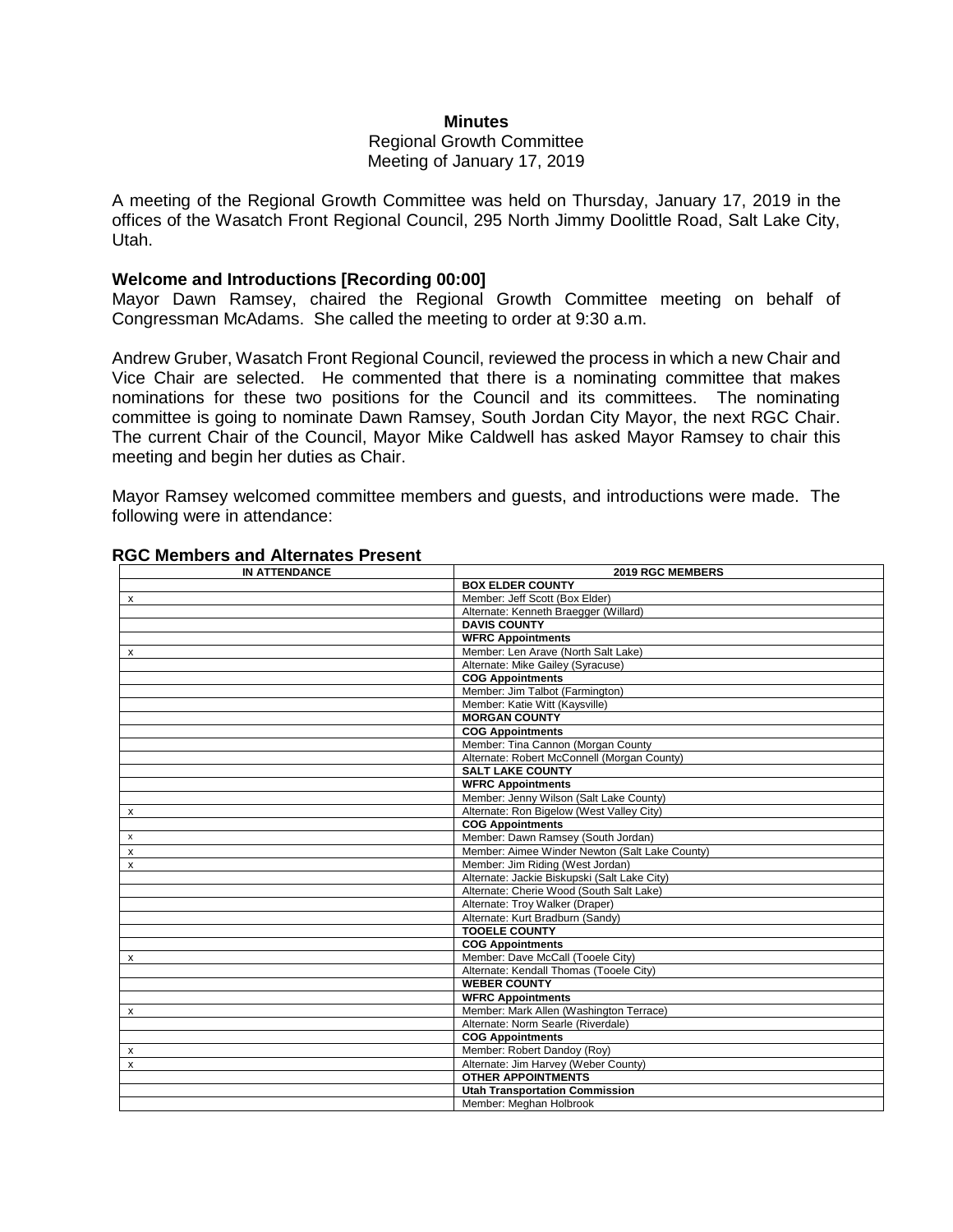| $\mathsf{x}$ | Alternate: Dannie McConkie                            |
|--------------|-------------------------------------------------------|
|              | <b>UTA Board</b>                                      |
|              | Member: Beth Holbrook                                 |
|              | Alternate: Carlton Christensen                        |
|              | <b>Utah Air Quality Board</b>                         |
|              | Member: Erin Mendenhall                               |
|              | <b>Envision Utah</b>                                  |
|              | Member: Robert Grow                                   |
| x            | Alternate: Ari Bruening                               |
|              | <b>NON-VOTING MEMBERS</b>                             |
|              | <b>UDOT Representative</b>                            |
| x            | Member: Teri Newell                                   |
|              | Alternate: Jeff Harris                                |
|              | <b>UTA Representative</b>                             |
| x            | Member: Laura Hanson                                  |
|              | Alternate: Levi Roberts                               |
|              | Air Quality Board, DAQ Staff Representative           |
|              | Member: Bryce Bird                                    |
|              | <b>FHWA - UTAH Division Representative</b>            |
| х            | Member: Ivan Marrero                                  |
| X            | Alternate: Steve Call                                 |
|              | Utah League of Cities & Towns Rep                     |
| x            | Member: Gary Uresk                                    |
|              | Utah Association of Counties Representative           |
| х            | Member: Wilf Sommerkorn (Salt Lake County)            |
|              | <b>Mountainland Association of Governments</b>        |
|              | Member: Jenny Rees (Cedar Hills)                      |
|              | <b>WFRC Appointments from other organizations:</b>    |
|              | Member: Christine Richman (Utah Urban Land Institute) |
| x            | Member: Evan Curtis (GOMB)                            |
|              | Member: Abby Osborne (Utah Transportation Coalition)  |
|              | Member: Reid Ewing (University of Utah)               |

#### **RGC Representatives and Others Present**

| <b>Kip Billings</b>     | <b>WFRC</b>         |
|-------------------------|---------------------|
| Julie Bjornstad         | <b>WFRC</b>         |
| Roger Borgenicht        | <b>UDOT</b>         |
| Christy Dahlberg        | <b>WFRC</b>         |
| LaNiece Davenport       | <b>WFRC</b>         |
| Russ Fox                | <b>Draper City</b>  |
| Katie Gerard            | <b>WFRC</b>         |
| Andrew Gruber           | <b>WFRC</b>         |
| Ned Hacker              | <b>WFRC</b>         |
| Scott Hess              | <b>WFRC</b>         |
| Jory Johner             | <b>WFRC</b>         |
| Linda Johnson           | <b>Breathe Utah</b> |
| <b>Michael Maloy</b>    | Herriman City       |
| <b>Brigitte Mandel</b>  | <b>FHWA</b>         |
| Charlene McConkie       | Visitor             |
| <b>Ted Knowlton</b>     | <b>WFRC</b>         |
| Heather McLaughlin-Kolb | <b>WFRC</b>         |
| Alex Roy                | <b>WFRC</b>         |
| Megan Townsend          | <b>WFRC</b>         |
| Hugh Van Wagenen        | <b>WFRC</b>         |

### **Action: Approval of Minutes [Recording 4:59]**

Mayor Ramsey entertained a motion to approve the minutes of the Regional Growth Committee meeting held October 11, 2018. Mayor Jim Riding, West Jordan City, motioned to approve these minutes, and it was seconded by Councilmember Dave McCall, Tooele City. The minutes were unanimously approved.

## **Opportunity for Public Comment [Recording 5:42]**

There were none.

**Wasatch Choice 2050 (WC2050) and 2019-2050 Regional Transportation Plan (RTP) update [Recording 06:15]**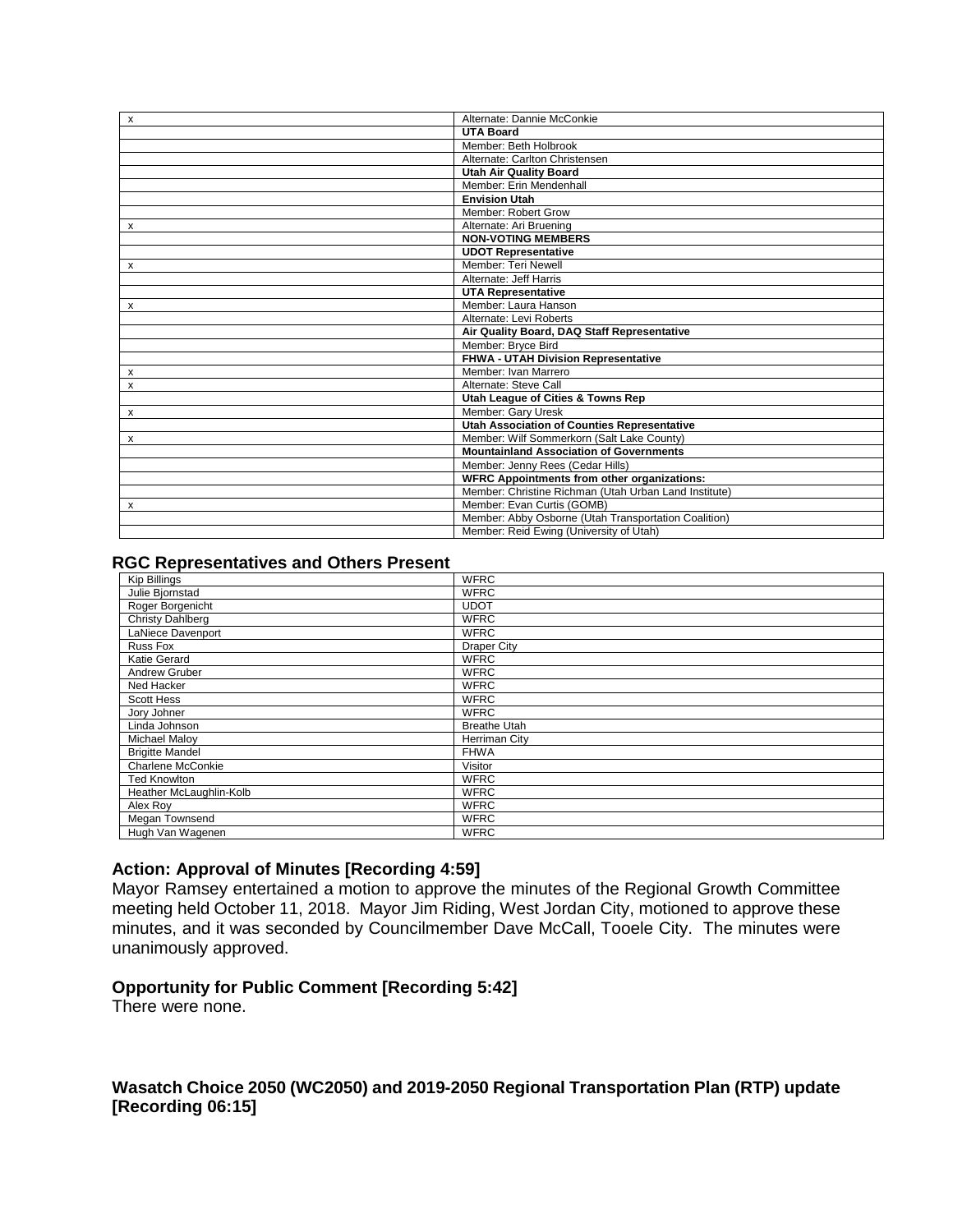Mayor Ramsey reminded the committee that the Wasatch Choice 2050 Vision dovetails a longrange plan for regional transportation with local visions for growth and economic development. This Vision has been developed collaboratively with member communities and transportation partners over the last three years.

Julie Bjornstad, WFRC, presented on the final draft plan of prioritized, phased transportation projects and the next steps for the WC2050 Vision and the 2019-2050 Regional Transportation Plan (RTP) element of the vision. She stated that the three components of this Vision include Regional Transportation, Land Use, and Economic Development. The development of the RTP and the WC2050 was developed using the WC2050 Goals which include:

- Community
- Economy
- Manageable Traffic
- Choices
- Safe
- Affordable
- Clean Air
- Parks and Recreation
- Environment
- Fiscal Responsibility

Ms. Bjornstad reminded the committee that over the past three years we have explored goals and scenarios with each community, chose a preferred scenario, and are now currently prioritizing projects and investments.

There was discussion held among the committee.

### **Legislative update and preview [Recording 16:29]**

Mayor Ramsey stated that WFRC works closely with the government and its partners. She asked Andrew Gruber and LaNiece Davenport to provide an update on SB136 and to discuss the upcoming legislative session.

Andrew Gruber, WFRC, provided background on SB136 and provided a brief update on the local option sales tax, saying that since last year, there has been significant action that has occurred. Mr. Gruber discussed some of these changes among each County.

Teri Newell, UDOT, and Laura Hanson, UTA provided and update on how each of their organizations are implementing SB136.

LaNiece Davenport, WFRC, discussed how WFRC will work through the legislative session, and what members of the Council can expect to see from our staff on a weekly basis.

There was a brief discussion held among the committee.

**Transportation and Land Use Connection (TLC) Program appropriation [Recording 42:45]** Mayor Ramsey explained that the Land Use Connection program is a partnership between WFRC, Salt Lake County, UDOT, and UTA that helps communities advance their planning efforts.